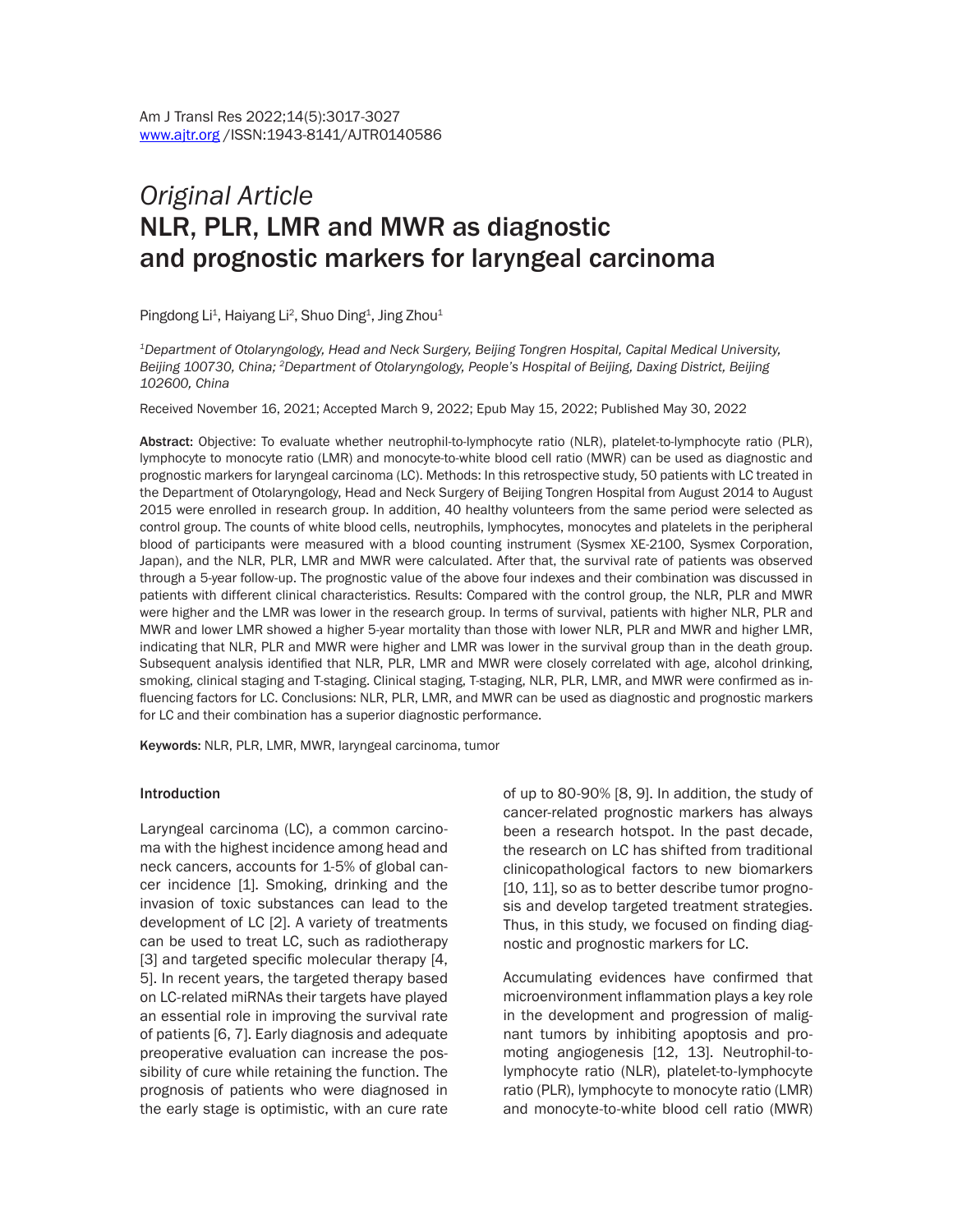have been shown to play important prognostic roles in various diseases and are generally used to evaluate the severity of inflammatory reaction [14, 15]. Increased NLR, PLR and MWR indicated poor prognosis in various cancers [13], such as non-small cell lung cancer [16] and gastric cancer [17]. Feng et al. [17] studied the relationship between blood test parameters and the prognosis of patients with gastric cancer, and found that high MLR, NLR, PLR, NWR, MWR and low LWR were related to the poor prognosis. In esophageal cancer, low LMR is also found to be related to aggravated conditions of the patients [18]. However, there are few studies on the role of NLR, PLR and MWR in LC, which motivated us to figure out whether these indicators can be served as diagnostic and prognostic markers for LC. Accordingly, the innovative points and the purpose of this study were to find out the role of NLR, PLR, LMR and MWR in the diagnosis and prognosis of LC and to analyze the correlations of the four with different clinical characteristics.

# Methods

# *General data*

This study is a retrospective study. Patients diagnosed with laryngeal squamous carcinoma without preoperative chemotherapy or radiotherapy (n=50) were enrolled in research group. They were treated in the Department of Otolaryngology, Head and Neck Surgery of Beijing Tongren Hospital from August 2014 to August 2015. A total of 40 healthy volunteers from the same period were selected as the control group. Inclusion criteria: (1) All subjects were older than 18 years old; (2) All patients were diagnosed with LC by pathology and imaging; (3) Patients did not use aspirin or steroids before treatment; (4) Patients underwent routine blood test; (5) Patients did not have mental disorder and was able to accurately reflect their discomforts; (6) Patients provided complete clinical data. Exclusion criteria: (1) Patients had serious complications or died within 30 days after treatment; (2) Patients had other malignant tumors; (3) Patients did not comply with the treatment; (4) Patients did not finish the follow-up; and (5) Patients had incomplete clinical files.

Patients, family members and healthy volunteers all participated this study voluntarily and signed an informed consent form. This study was approved by the Medical Ethics Committee of Beijing Tongren Hospital.

## *Methods*

*Detection:* After the diagnosis, 2 mL of fasting peripheral blood was collected from all the patients within one week before treatment. The counts of peripheral blood white blood cells, neutrophils, lymphocytes, monocytes and platelets were detected using a blood counting instrument (Sysmex XE-2100, Sysmex Corporation, Japan). Then, NLR, PLR, LMR and MWR were calculated. NLR: neutrophil to lymphocyte ratio; PLR: platelet to lymphocyte ratio; LMR: lymphocyte to monocyte ratio; MWR: monocyte-to-white blood cell ratio. In the testing process, all the procedures were carried out in strict accordance with the operating instructions, and all the experimental reagents (Sigma, Japan) matched the instruments (Sysmex XE-2100, Sysmex Corporation, Japan).

*Follow-up:* All patients were followed up for at least 60 months, except for those who died during the process. Follow-ups were conducted through self-made questionnaires, telephone calls, short messages and social media. Regular follow-ups were carried out through consulting outpatient and inpatient data. The follow-up started from the first month after treatment, and the interval of review was varied depending on patients' tumor stage. Patients in stage I were reexamined once every six months in the first three years and once a year in the next two years. Patients stage II-III were reviewed every 3 months for the first 2 years and every 6 months for the following 3 years. Patients in stage IV were reexamined every 3 months. The follow-up ended in September 2020. Patient survival was analyzed through the follow-up data.

# *Statistical methods*

SPSS 21.0 (Beijing Bizinsight Information Technology Co., Ltd) was used for data processing. The counting data were presented as n (%), and compared by the Chi-squared test or Fisher's exact test. Measurement data, recorded as (mean ± standard deviation), were analyzed by independent sample t-test between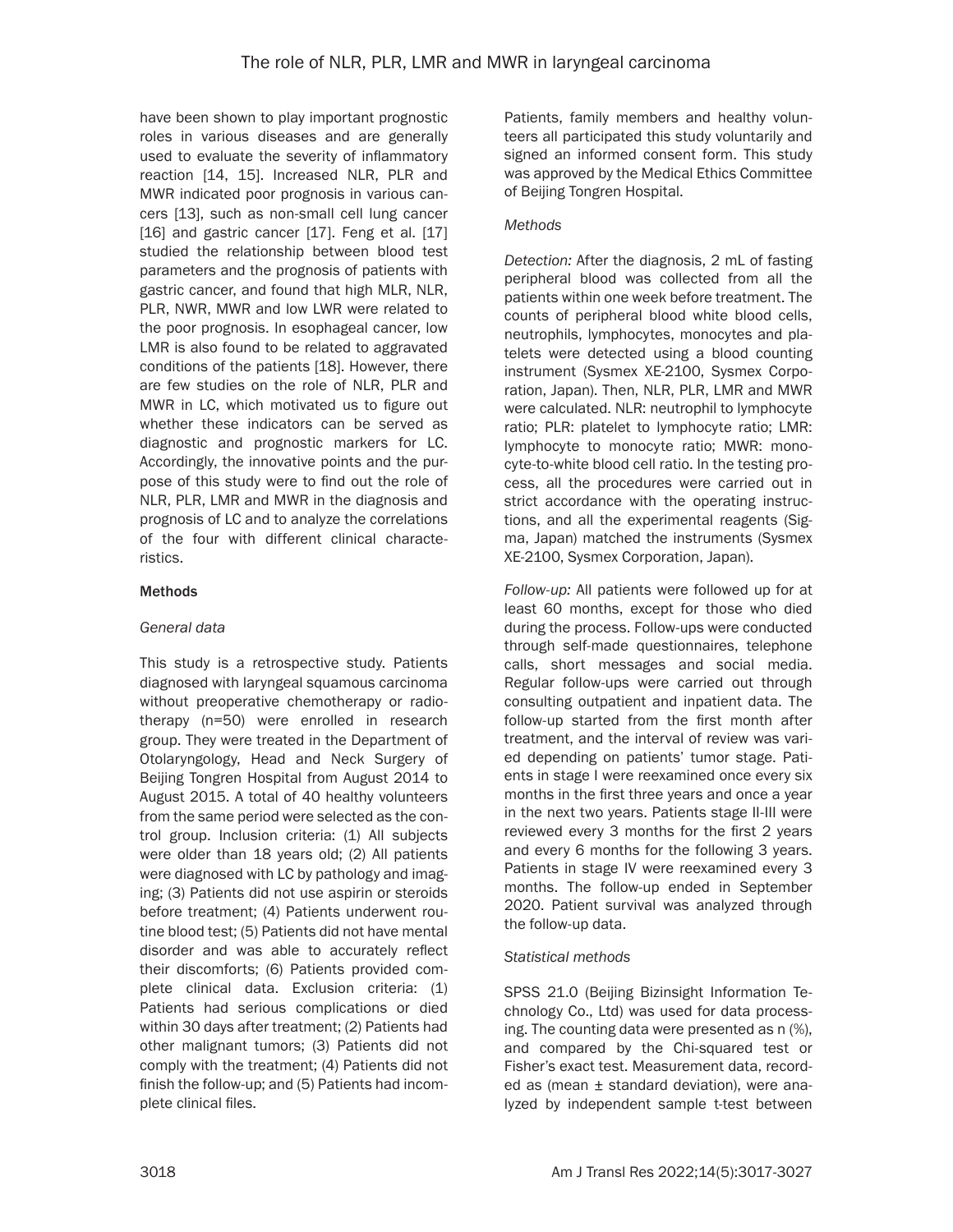| Group            | Research group<br>$(n=50)$ | Control group<br>$(n=40)$ | $F/X^2$ | P     |
|------------------|----------------------------|---------------------------|---------|-------|
| <b>Sex</b>       |                            |                           | 0.25    | 0.614 |
| Male             | 35 (70.00)                 | 26 (65.00)                |         |       |
| Female           | 15 (30.00)                 | 14 (35.00)                |         |       |
| Age (years old)  |                            |                           | 0.03    | 0.867 |
| $\leq 63$        | 12 (24.00)                 | 9(22.50)                  |         |       |
| >63              | 38 (76.00)                 | 31 (77.50)                |         |       |
| Average age      | $61.33 + 13.31$            | 61.54±12.79               | 0.08    | 0.940 |
| BMI $(kg/m2)$    | 23.76±1.89                 | $24.15 \pm 1.73$          | 1.01    | 0.315 |
| <b>Drinking</b>  |                            |                           | 0.08    | 0.777 |
| Yes              | 26 (52.00)                 | 22 (55.00)                |         |       |
| <b>No</b>        | 24 (48.00)                 | 18 (45.00)                |         |       |
| Smoking          |                            |                           | 0.10    | 0.749 |
| Yes              | 36 (72.00)                 | 30 (75.00)                |         |       |
| <b>No</b>        | 14 (28.00)                 | 10 (25.00)                |         |       |
| Clinical staging |                            |                           |         |       |
| I                | 9(18.00)                   |                           |         |       |
| Ш                | 24 (48.00)                 |                           |         |       |
| Ш                | 13 (26.00)                 |                           |         |       |
| IV               | 4(8.00)                    |                           |         |       |
| T-staging        |                            |                           |         |       |
| T <sub>1</sub>   | 12 (24.00)                 |                           |         |       |
| T <sub>2</sub>   | 22 (44.00)                 |                           |         |       |
| T <sub>3</sub>   | 10 (20.00)                 |                           |         |       |
| T <sub>4</sub>   | 6(12.00)                   |                           |         |       |

Table 1. General clinical data of research group and control group

Note: BMI: body mass index.



Figure 1. Comparison of NLR, PLR, LMR and MWR between the research group and the control group. (A-D) The NLR (A), PLR (B), LMR (C) and MWR (D) in the research group were higher than those in the control group. NLR: neutrophil-to-lymphocyte ratio, PLR: platelet-to-lymphocyte ratio, LMR: lymphocyte to monocyte ratio, MWR: monocyte-to-white blood cell ratio. \*P<0.05 *vs.* the control group.

two groups. Kaplan-Meier survival curves and log-rank analysis were performed to estimate the survival curves and compare the differences between them. The sensitivity and specificity of NLR, PLR, LMR and MWR in predicting the prognosis was assessed by receiver operating characteristic (ROC) curves, and the area under the ROC curve (AUC) also was calculated. The Cox proportional hazards regression model was used for multivariate analysis. The significance level was set at P<0.05.

#### **Results**

#### *General data*

There were no significant differences in general clinical data such as sex, age, body mass index (BMI), and history of drinking and smoking between the two groups (P> 0.05), indicating compatibility  $(Table 1)$ .

## *Comparison of NLR, PLR, LMR, and MWR between patients and controls*

Compared with the control group, the NLR, PLR and MWR were higher while the LMR was lower in the research group  $(P<0.05)$  (Figure 1).

## *Effects of NLR, PLR, LMR and MWR on the survival of patients with LC*

According to value of NLR, PLR, LMR and MWR, patients were divided into high- (n=25) and low-level subgroups (n= 25) with a median of 2.47, 145.39, 3.26 and 5.09, respectively. After analyzing the survival, it was found that patients with high NLR, PLR and MWR and low LMR had an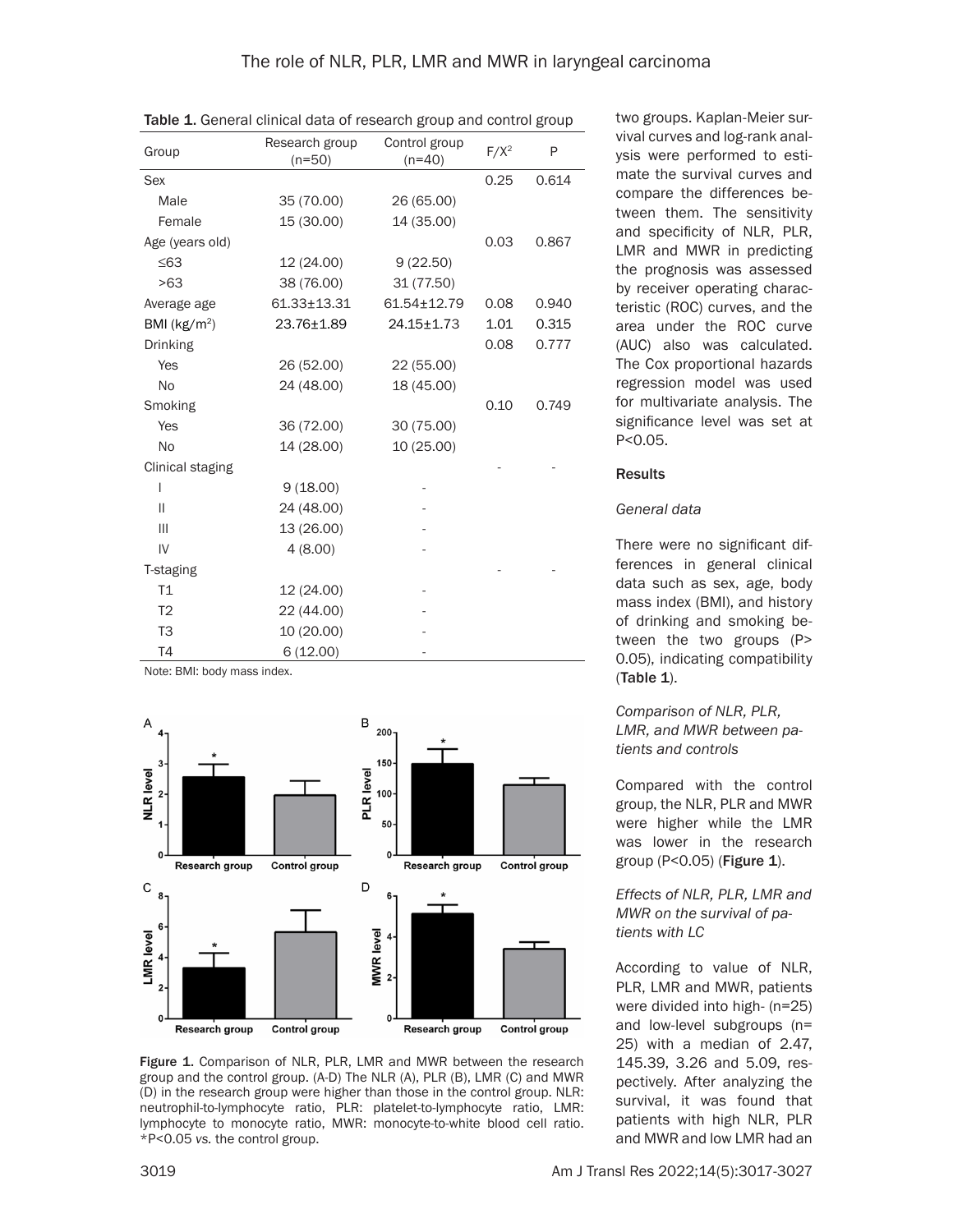

Figure 2. Effects of NLR (A), PLR (B), LMR (C) and MWR (D) on the survival rate of patients with laryngeal carcinoma. NLR: neutrophil-to-lymphocyte ratio, PLR: platelet-to-lymphocyte ratio, LMR: lymphocyte to monocyte ratio, MWR: monocyte-to-white blood cell ratio.

evidently lower 5-year survival rate (P<0.05) (Figure 2).

#### *Prognostic value of NLR, PLR, LMR and MWR for LC*

Based on the prognosis, patients were divided into either the death group or the survival group, and NLR, PLR, LMR and MWR were compared between the two subgroups. We identified higher NLR, PLR, and MWR and lower LMR in the death group as compared with those in the survival group (P<0.05, Figure 3A-D). ROC curve analysis of NLR, PLR, LMR and MWR showed that each one of them had high predictive value for the prognosis (AUC: 0.8164 for NLR, 0.8824 for PLR, 0.8808 for LMR, 0.7955 for MWR, Figure 3E, 3F). In addition, we also calculated the AUC of the combination of NLR, PLR, LMR, and MWR, which showed excellent diagnostic performance (AUC=0.9059, Figure 3I).

*Correlation of NLR, PLR, LMR and MWR with the clinicopathological features of patients with LC*

Correlation analysis of NLR, PLR, LMR and MWR with the clinicopathological features showed that NLR, PLR, LMR and MWR were not associated with the sex of patients, but was closely correlated with age, clinical staging, T-staging, and history of drinking and smoking (P<0.05) (Figures 4-7).

#### *Multivariate analysis of prognosis and related factors of LC*

Age, drinking, smoking, Tstaging, as well as NLR, PLR, LMR, and MWR were set as independent variables and assigned, and death was used as the dependent variable for multivariate Cox regression analysis (Table 2). Univariate cox analysis showed that age, clinical staging, T-staging as well as NLR, PLR, LMR and MWR were the factors affecting prognosis of

patients with LC (Table 3). Then, these indicators were subjected to multivariate analysis, and the results indicated that higher clinical staging and T-staging as well as higher NLR, PLR and MWR were the independent risk factors for poor prognosis of patients with LC, while higher LMR was the protective factor against poor prognosis of the patients (Table 4).

## **Discussion**

Searching for prognostic factors has always been one of the focuses of various cancer studies [19, 20]. It has been shown that miRNAs and related lncRNAs are important prognostic factors [21]. Based on this, we will discuss whether NLR, PLR, LMR and MWR can be used as prognostic markers for LC.

The ratios of blood cells such as NLR, LMR and PLR have always been important indicators of inflammation [22]. In various diseases, especially malignancies, tests conducted on immune inflammatory cells have proved that the blood indicators can be effective predictors, and they are convenience and with low cost as part of routine laboratory analysis [23-25]. In order to understand the functions of these indicators,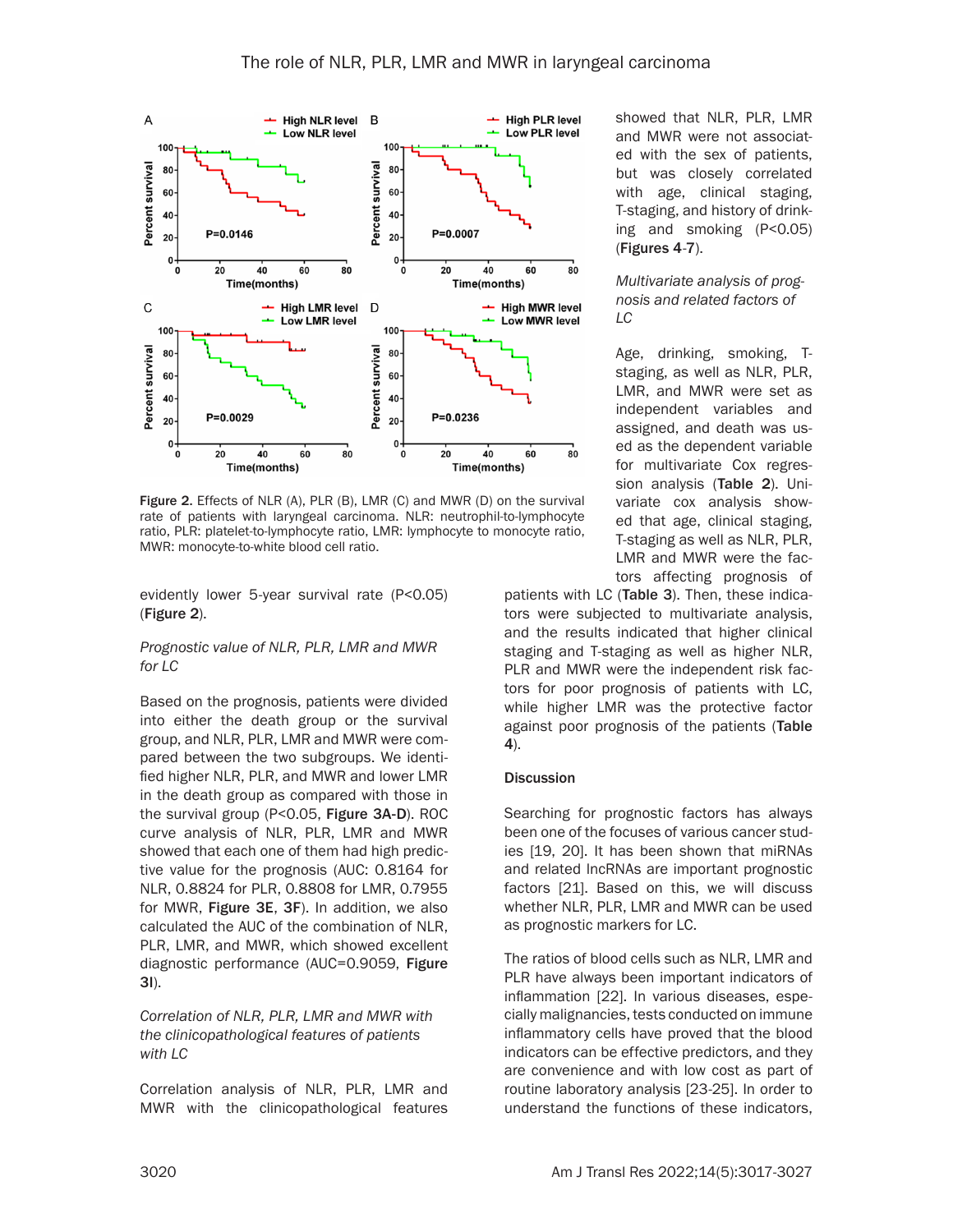

Figure 3. Predictive value of NLR, PLR, LMR and MWR for the prognosis of patients with laryngeal carcinoma. (A, B, D) The NLR (A), PLR (B) and MWR (D) in the death group were significantly higher than those in the survival group (P<0.05); (C) The LMR in the death group was significantly lower than that in the survival group (P<0.05); (E-I) The ROC of NLR (E), PLR (F), LMR (G), MWR (H) and NLR+PLR+LMR+MWR (I) for the prognosis of the patients. NLR: neutrophil-to-lymphocyte ratio, PLR: platelet-to-lymphocyte ratio, LMR: lymphocyte to monocyte ratio, MWR: monocyte-to-white blood cell ratio, ROC: receiver operating characteristic. \*P<0.05 vs. the survival group.

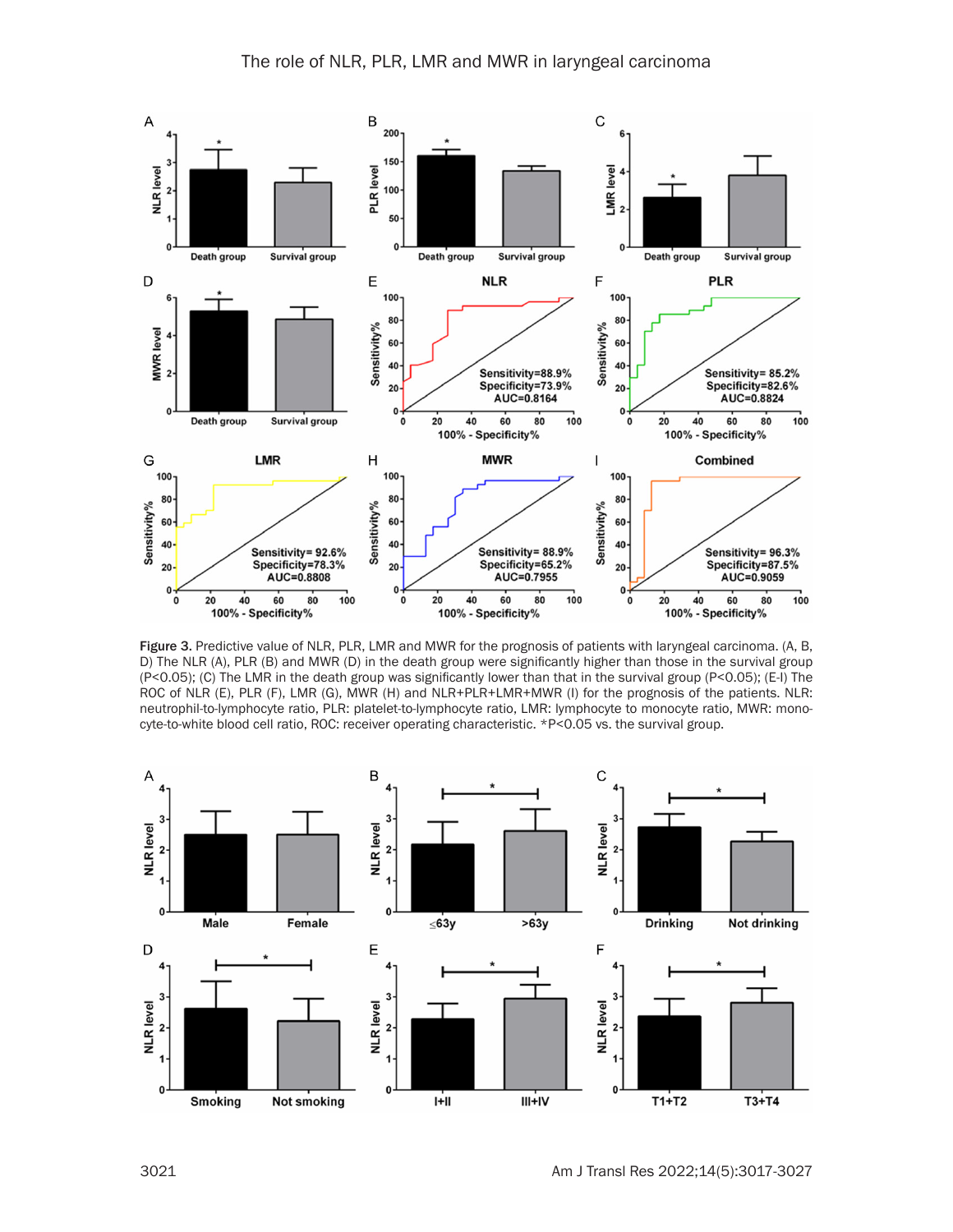Figure 4. NLR in patients with different clinical features. A. Sex: There was no difference in the NLR between males and females (P>0.05); B. Age: the NLR in patients aged 63 or less was significantly lower than that in patients over 63 years old (P<0.05); C. Drinking: the NLR in patients with a drinking history was significantly higher than that in non-drinkers (P<0.05); D. Smoking: the NLR in patients with a smoking history was significantly higher than that in non-smokers (P<0.05); E. Clinical staging: the NLR of patients in stage I-II was significantly lower than that of patients in stage III-IV (P<0.05); F. T-staging: the NLR of patients in stage T1-T2 was significantly lower than that of patients in stage T3-T4 (P<0.05). NLR: neutrophil-to-lymphocyte ratio. \*P<0.05.



Figure 5. PLR in patients with different clinical features. A. Sex: there was no difference in the PLR between males and females (P>0.05); B. Age: the PLR in patients aged 63 or less was significantly lower than that in patients over 63 years old (P<0.05); C. Drinking: the PLR in patients with a drinking history was significantly higher than that in non-drinkers (P<0.05); D. Smoking: the PLR in patients with a smoking history was significantly higher than that in non-smokers (P<0.05); E. Clinical staging: the PLR of patients in stage I-II was significantly lower than that of patients in stage III-IV (P<0.05); F. T-staging: the PLR of patients in stage T1-T2 was significantly lower than that of patients in stage T3-T4 (P<0.05). PLR: platelet-to-lymphocyte ratio. \*P<0.05.



Figure 6. LMR patients with different clinical features. A. Sex: there was no difference in the LMR between males and females (P>0.05); B. Age: the LMR in patients aged 63 or less was significantly higher than that in patients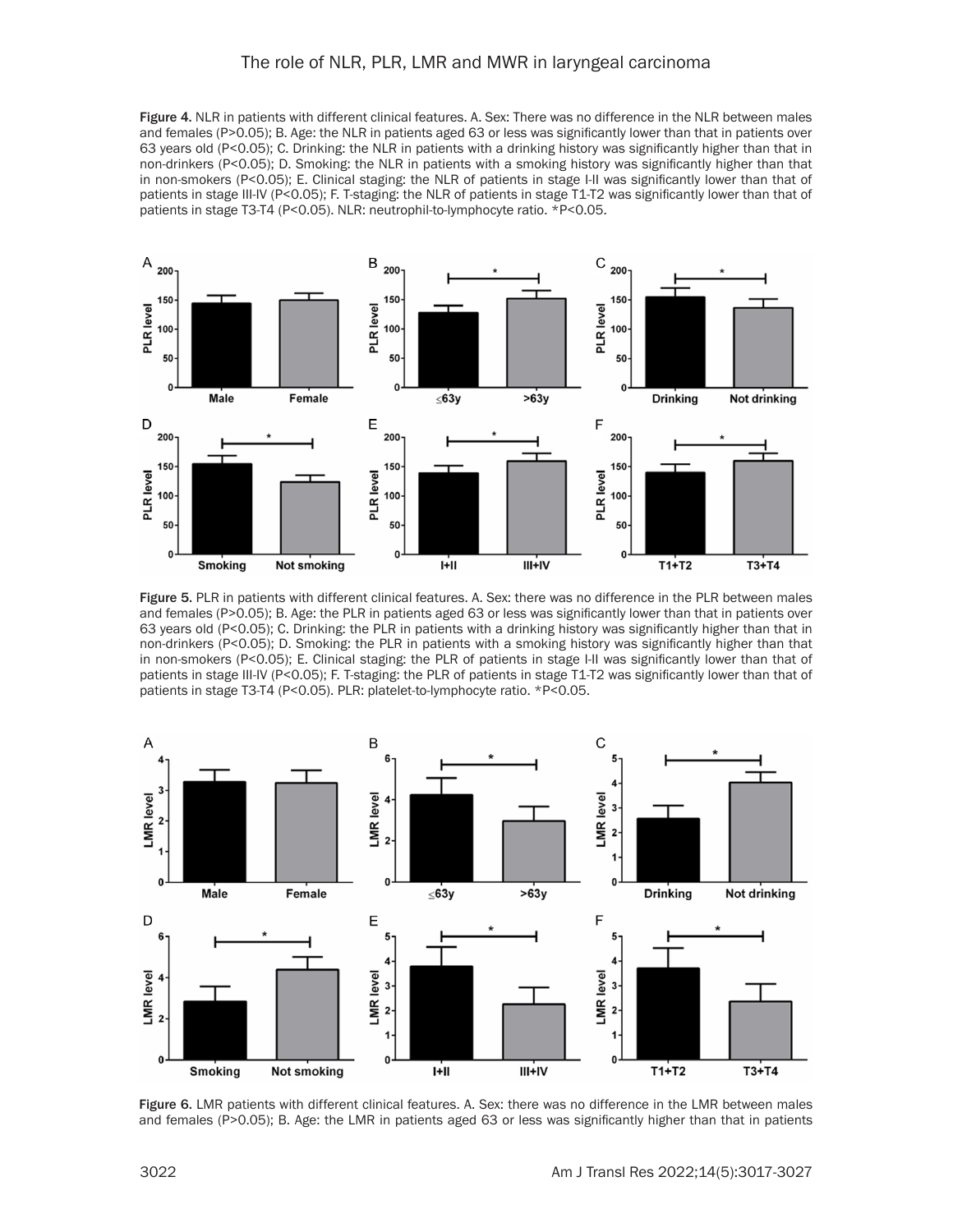over 63 years old (P<0.05); C. Drinking: the LMR in patients with a drinking history was significantly lower than that in non-drinkers (P<0.05); D. Smoking: the LMR in patients with a smoking history was significantly lower than that in non-smokers (P<0.05); E. Clinical staging: the LMR of patients in stage I-II was significantly higher than that of patients in stage III-IV (P<0.05); F. T-staging: the LMR of patients in stage T1-T2 was significantly higher than that of patients in stage T3-T4 (P<0.05). LMR: lymphocyte to monocyte ratio. \*P<0.05.



Figure 7. MWR in patients with different clinical features. A. Sex: there was no difference in the MWR between males and females (P>0.05); B. Age: the MWR in patients aged 63 or less was significantly lower than that in patients over 63 years old (P<0.05); C. Drinking: the MWR in patients with a drinking history was significantly higher than that in non-drinkers (P<0.05); D. Smoking: The MWR in patients with a smoking history was significantly higher than that in non-smokers (P<0.05); E. Clinical staging: the MWR of patients in stage I-II was significantly lower than that of patients in stage III-IV (P<0.05); F. T-staging: the MWR of patients in stage T1-T2 was significantly lower than that of patients in stage T3-T4 (P<0.05). MWR: monocyte-to-white blood cell ratio. \*P<0.05.

| Table 2. Assignment of factors related to the |
|-----------------------------------------------|
| prognosis of laryngeal carcinoma              |

| <b>Related factors</b> | Assignment description |
|------------------------|------------------------|
| Age                    | $\leq$ 63=0, $>$ 63=0  |
| Drinking               | $No=0, yes=1$          |
| Smoking                | $No=0, yes=1$          |
| Clinical staging       | I+II=0. III+IV=1       |
| T-staging              | $T1+T2=0. T3+T4=1$     |
| NI R                   | Continuous variable    |
| PI R                   | Continuous variable    |
| I MR                   | Continuous variable    |
| <b>MWR</b>             | Continuous variable    |

Note: NLR: neutrophil-to-lymphocyte ratio, PLR: plateletto-lymphocyte ratio, LMR: lymphocyte to monocyte ratio, MWR: monocyte-to-white blood cell ratio.

we must first figure out the specific role of the cells in these indicators [26]. Neutrophils play an important role in the progression of cancer

[27]. The toxic substances produced by neutrophils, such as reactive oxygen species, neutrophil elastase and prostaglandin E2, can effectively promote cell carcinogenesis, cancer cell growth, metastasis and angiogenesis [28]. Lymphocytes are always squeezed and mutated in the process of tumor invasion, and the number is also constantly decreasing [29]. In theory, an increase in platelets means an increase in cancer invasiveness, also, cancer cells and platelets can indirectly interact with each other through secreted molecules to become more aggressive [30]. Therefore, the higher the NLR and PLR, the more serious the cancer.

LMR represents the balance between lymphocyte and monocyte levels in cancer [31]. Low LMR indicates a relative decrease in lymphocytes or an increase in monocytes, which in most cases, suggests a dominant pro-tumor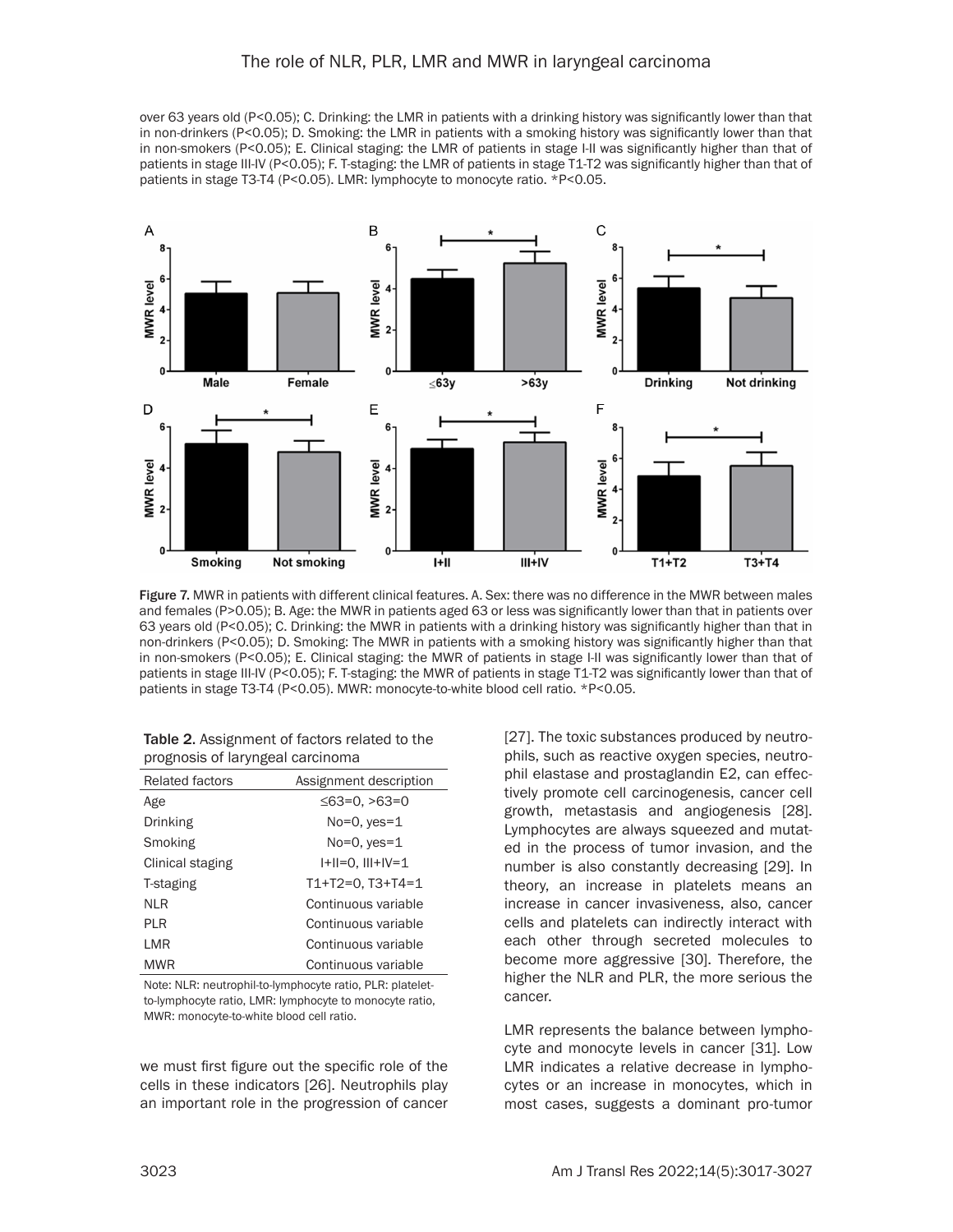| Variables        | β        | <b>SE</b> | Wald   | P     | $Exp(\beta)$ | 95% CI       |
|------------------|----------|-----------|--------|-------|--------------|--------------|
| Age              | 0.040    | 0.020     | 3.885  | 0.049 | 1.041        | 1.000-1.084  |
| Smoking          | 0.291    | 0.422     | 0.474  | 0.491 | 1.337        | 0.584-3.061  |
| Drinking         | 0.225    | 0.481     | 0.218  | 0.641 | 1.252        | 0.487-3.215  |
| Clinical staging | 1.773    | 0.554     | 10.249 | 0.001 | 5.886        | 1.989-17.423 |
| T-staging        | 0.992    | 0.436     | 5.189  | 0.023 | 2.697        | 1.149-6.334  |
| <b>NLR</b>       | 1.621    | 0.568     | 8.134  | 0.004 | 5.059        | 1.660-15.414 |
| <b>PLR</b>       | 0.033    | 0.012     | 8.205  | 0.004 | 1.0.34       | 1.011-1.057  |
| <b>LMR</b>       | $-0.511$ | 0.257     | 3.945  | 0.047 | 0.600        | 0.363-0.993  |
| <b>MWR</b>       | 1.626    | 0.590     | 7.604  | 0.006 | 5.081        | 1.600-16.135 |

Table 3. Univariate analysis of factors related to the prognosis of laryngeal carcinoma

Note: SE: standard error, CI: confidence interval, NLR: neutrophil-to-lymphocyte ratio, PLR: platelet-to-lymphocyte ratio, LMR: lymphocyte to monocyte ratio, MWR: monocyte-to-white blood cell ratio.

| Variables        | β        | <b>SE</b> | Wald  | P     | $Exp(\beta)$ | 95% CI       |
|------------------|----------|-----------|-------|-------|--------------|--------------|
| Age              | 0.030    | 0.025     | 1.486 | 0.223 | 1.031        | 0.982-1.082  |
| Clinical staging | 2.246    | 0.802     | 7.835 | 0.005 | 9.451        | 1.961-45.552 |
| T-staging        | 1.172    | 0.591     | 3.928 | 0.047 | 3.228        | 1.013-10.285 |
| <b>NLR</b>       | 1.897    | 0.681     | 7.750 | 0.005 | 6.664        | 1.753-25.333 |
| <b>PLR</b>       | 0.055    | 0.020     | 7.552 | 0.006 | 1.057        | 1.016-1.110  |
| LMR              | $-1.082$ | 0.430     | 6.340 | 0.012 | 0.339        | 0.146-0.787  |
| <b>MWR</b>       | 1.547    | 0.778     | 3.955 | 0.047 | 4.699        | 1.023-21.589 |

Note: SE: standard error, CI: confidence interval, NLR: neutrophil-to-lymphocyte ratio, PLR: platelet-to-lymphocyte ratio, LMR: lymphocyte to monocyte ratio, MWR: monocyte-to-white blood cell ratio.

inflammatory response, indicating a high degree of malignancy and rapid progression of cancer [32]. Monocytes plays a significant role in carcinogenesis by associating with cancer progression, enhancing angiogenesis in primary tumors and inhibiting the host anti-cancer immune response [33]. The effect of LMR on cancer is diametrically opposed to that of NLR and PLR, and a decrease in LMR means an increase risk of cancer. The decline in white blood cells, which are immune cells, is associated with an increase in monocytes, which affects the function of white blood cells as immune cells. Elevated MWR is a hallmark of the imbalance between monocytes and white blood cells, indicating further progression of cancer. From this, we can draw the conclusion that increased NLR, PLR and MWR and decreased LMR suggest further deterioration of neoplastic diseases.

In this study, we found that NLR, PLR and MWR were higher and LMR was lower in patients with LC than in controls, which preliminarily proved that the above indicators could lead to further deterioration of LC and played the same role in LC as in other cancers. Meanwhile, our research found that higher NLR, PLR and MWR and lower LMR are correlated with higher mortality. Subsequent data and survival curve analyses showed that these indicators had high prognostic value in LC. Similarly, a previous study on gastric cancer revealed that high NLR, PLR and MWR, and low LMR predicted poorer survival of patients with gastric cancer [34]. Furthermore, this study found that different cancer stages were closely related to the value of NLR, PLR, MWR and LMR. In T-staging, patients in stage T1-T2 had lower NLR, PLR and MWR and higher LMR than those in stage T3-T4. In clinical stages, patients in stage I-II had lower NLR, PLR and MWR and higher LMR those in stage III-IV. It also corresponds well with the conclusion that increased NLR, PLR and MWR, and decreased LMR indicate further deterioration of cancer. Moreover, we found that drinking and smoking history can elevate NLR, PLR and MWR and inhibit LMR. Subsequent research revealed that these four were also influencing factors of the progno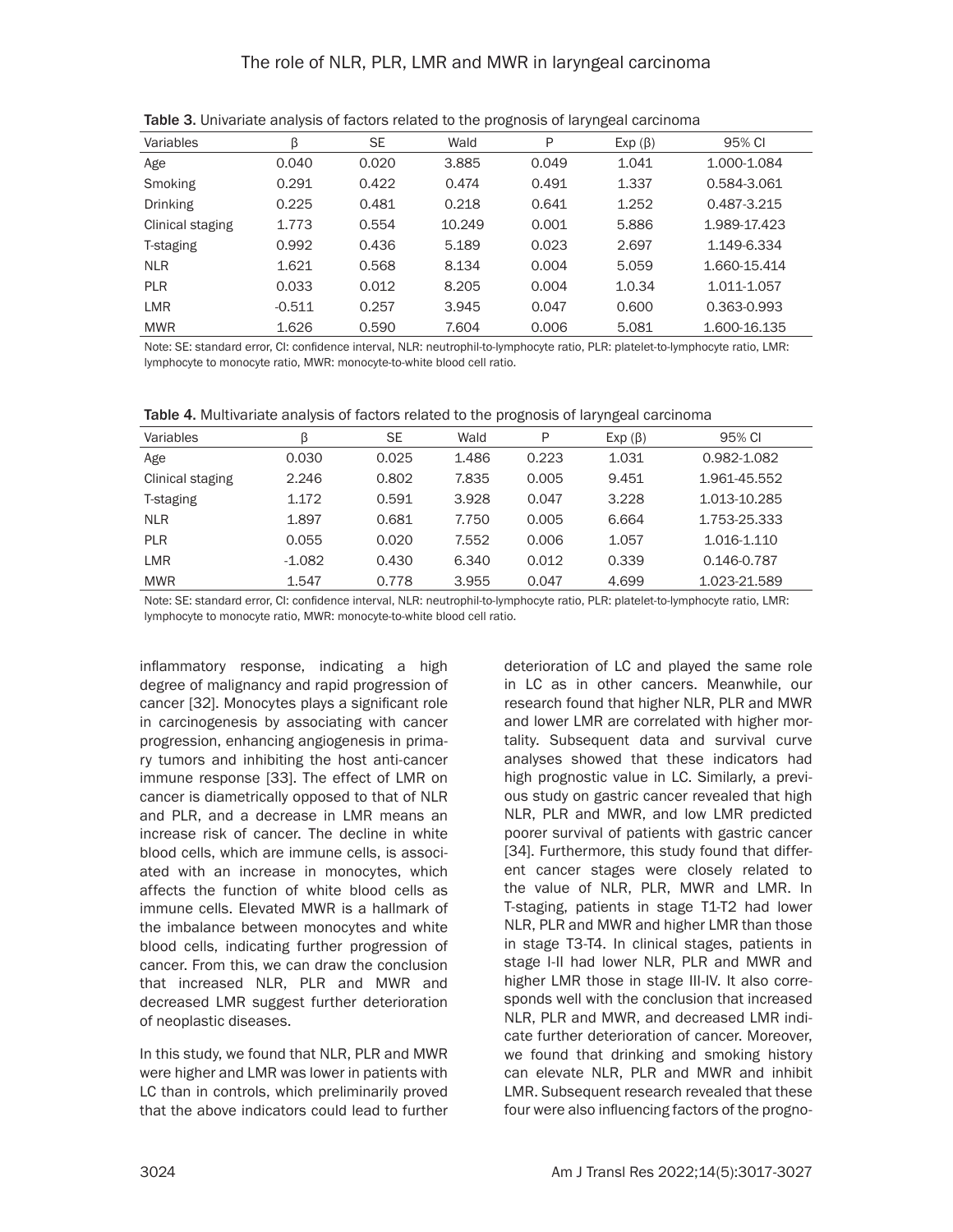sis of LC. Studies have also shown that drinking and smoking are inducing factors for LC, and may lead to changes in factors such as NLR and PLR [35, 36]. Another study suggested that the effects of smoking and drinking on the occurrence and development of LC cannot be underestimated [37]. Therefore, alcohol consumption and smoking, which are closely associated with the levels of NLR, PLR, MWR and LMR, are also the risk factors of the prognosis of LC.

There are still some limitations in this study. First, the sample size is relatively small, which may lead to certain bias in the research results. Second, for some of the indicators, we only analyzed the research results with previous literature. In future research, we will measure more indexes and related prognostic factors based in a larger sample-size study, so as to more accurately understand the specific role of NLR, PLR, LMR and MWR in LC.

To sum up, NLR, PLR, LMR and MWR can be used as diagnostic and prognostic markers in LC even in early stages. Moreover, the combination of NLR, PLR, LMR and MWR has a superior diagnostic performance.

## Acknowledgements

Detection of tumor cells in peripheral blood of patients with advanced head and neck squamous cell carcinoma; Beijing Natural Science Foundation 7122039.

## Disclosure of conflict of interest

None.

Address correspondence to: Pingdong Li, Department of Otolaryngology, Head and Neck Surgery, Beijing Tongren Hospital, Capital Medical University, No. 1 Dongjiaominxiang, Dongcheng District, Beijing 100730, China. Tel: +86-010-58269107; E-mail: [lipingdong\\_66@outlook.com](mailto:lipingdong_66@outlook.com)

## References

- [1] Rodriguez GM and Diment S. Role of cathepsin D in antigen presentation of ovalbumin. J Immunol 1992; 149: 2894-2898.
- [2] Weigel C, Chaisaingmongkol J, Assenov Y, Kuhmann C, Winkler V, Santi I, Bogatyrova O, Kaucher S, Bermejo JL, Leung SY, Chan TL, Lasitschka F, Bohrer MH, Marx A, Haußen RH,

Herold-Mende C, Dyckhoff G, Boukamp P, Delank KW, Hörmann K, Lippert BM, Baier G, Dietz A, Oakes CC, Plass C, Becher H, Schmezer P, Ramroth H and Popanda O. DNA methylation at an enhancer of the three prime repair exonuclease 2 gene (TREX2) is linked to gene expression and survival in laryngeal cancer. Clin Epigenetics 2019; 11: 67.

- [3] Liu J, Tang Q, Li S and Yang X. Inhibition of HAX-1 by miR-125a reverses cisplatin resistance in laryngeal cancer stem cells. Oncotarget 2016; 7: 86446-86456.
- [4] Luo MS, Huang GJ and Liu HB. An autophagyrelated model of 4 key genes for predicting prognosis of patients with laryngeal cancer. Medicine 2020; 99: e21163.
- [5] Yang T, Li S, Liu J, Yin D, Yang X and Tang Q. lncRNA-NKILA/NF-κB feedback loop modulates laryngeal cancer cell proliferation, invasion, and radioresistance. Cancer Med 2018; 7: 2048-2063.
- [6] Zhou ZX, Zhang ZP, Tao ZZ and Tan TZ. MiR-632 promotes laryngeal carcinoma cell proliferation, migration and invasion through negative regulation of GSK3β. Oncol Res 2018; 28: 21-31.
- [7] Chen H, Guo Y, Huang J and Zhou L. Upregulating hsa-miR-128a increased the effects of pembrolizumab on laryngeal cancer cells via the p53 pathway. Biomed Res Int 2021; 2021: 1-6.
- [8] Obid R, Redlich M and Tomeh C. The treatment of laryngeal cancer. Oral Maxillofac Surg Clin N Am 2019; 31: 1-11.
- [9] Ivana F, Francesco M, Francesco F, Filippo M, Marta F, Alberto P, Giampiero P, Cesare P and Giorgio P. Impact of close and positive margins in transoral laser microsurgery for Tis-T2 glottic cancer. Front Oncol 2017; 7: 245.
- [10] Zhang G, Fan E, Yue G, Zhong Q, Shuai Y, Wu M, Feng G, Chen Q and Gou X. Five genes as a novel signature for predicting the prognosis of patients with laryngeal cancer. J Cell Biochem 2020; 121: 3804-3813.
- [11] Akkas EA and Yucel B. Prognostic value of systemic mmune nflammation ndex in patients with laryngeal cancer. Eur Arch Otorhinolaryngol 2021; 278: 1945-1955.
- [12] Mcmillan DC. Systemic inflammation, nutritional status and survival in patients with cancer. Curr Opin Clin Nutr Metab Care 12: 223- 226.
- [13] Wang L, Si H, Wang J, Feng L and Yu Z. Blood cell parameters as prognostic predictors of disease development for patients with advanced nonsmall cell lung cancer. Oncol Lett 2020; 20: 1101-1110.
- [14] Tang C, Cheng X, Yu S, Wang Y, Hou J, Li Q, Shen Z, Liu T and Cui Y. Platelet-to-lymphocyte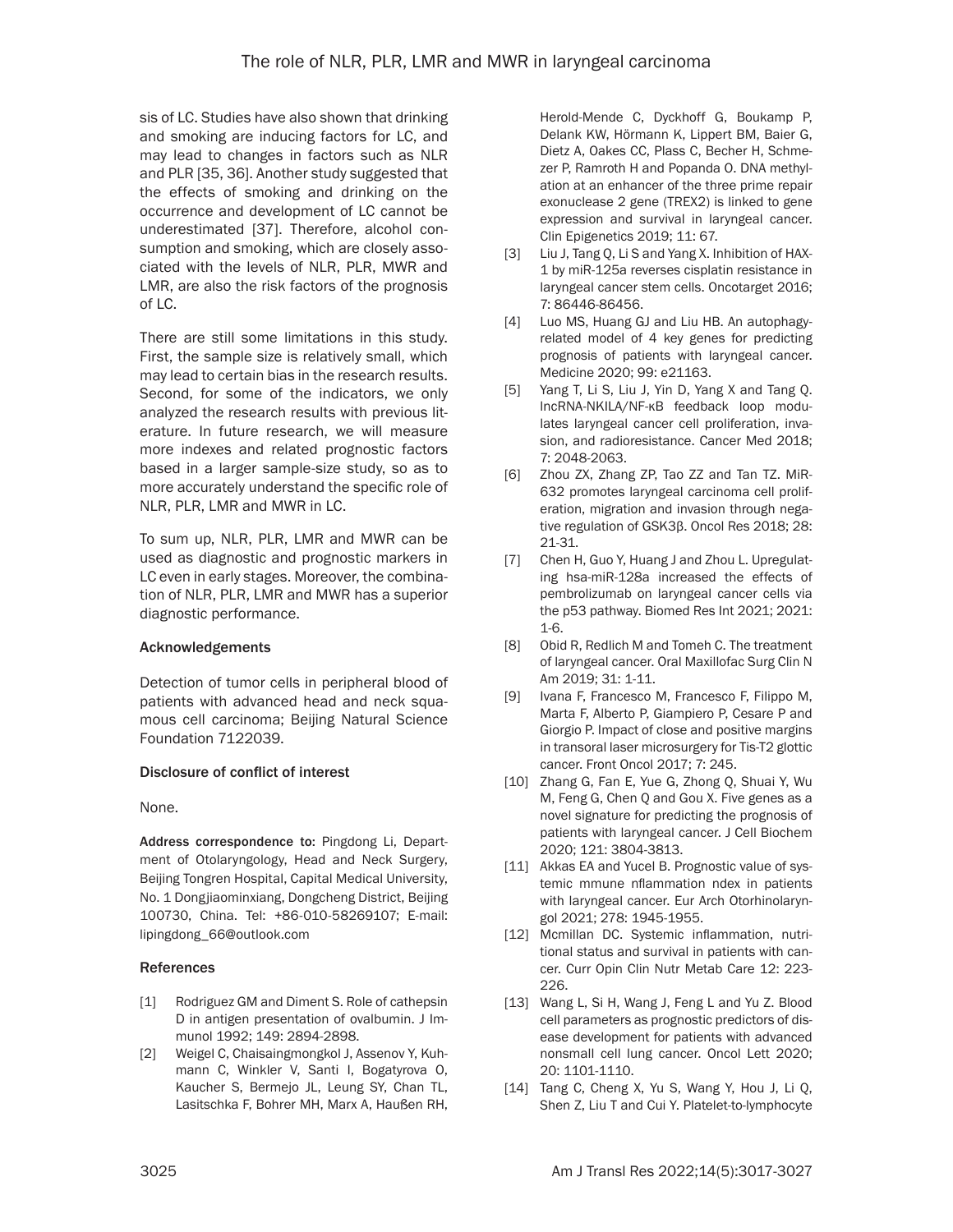ratio and lymphocyte-to-white blood cell ratio predict the efficacy of neoadjuvant chemotherapy and the prognosis of locally advanced gastric cancer patients treated with the oxaliplatin and capecitabine regimen. Onco Targets Ther 2018; 11: 7061-7075.

- [15] Pan YC, Jia ZF, Cao DH, Wu YH, Jiang J, Wen SM, Zhao D, Zhang SL and Cao XY. Preoperative lymphocyte-to-monocyte ratio (LMR) could independently predict overall survival of resectable gastric cancer patients. Medicine 2018; 97: e13896.
- [16] Yuan C, Li N, Mao X, Liu Z, Ou W and Wang SY. Elevated pretreatment neutrophil/white blood cell ratio and monocyte/lymphocyte ratio predict poor survival in patients with curatively resected non-small cell lung cancer: results from a large cohort. Thorac Cancer 2017; 8: 350-358.
- [17] Feng F, Zheng G, Wang Q, Liu S, Liu Z, Xu G, Wang F, Guo M, Lian X and Zhang H. Low lymphocyte count and high monocyte count predicts poor prognosis of gastric cancer. BMC Gastroenterol 2018; 18: 148.
- [18] Li KJ, Xia XF, Su M, Zhang H, Chen W and Zou CL. Predictive value of lymphocyte-to-monocyte ratio (LMR) and neutrophil-to-lymphocyte ratio (NLR) in patients with oesophageal cancer undergoing concurrent chemoradiotherapy. BMC Cancer 2019; 19: 1004.
- [19] Tang Z, Wei G, Zhang L and Xu Z. Signature microRNAs and long noncoding RNAs in laryngeal cancer recurrence identified using a competing endogenous RNA network. Mol Med Rep 2019; 19: 4806-4818.
- [20] Xu D, Li DW, Xie J and Chen XW. Effect and mechanism of survivin on hypoxia-induced multidrug resistance of human laryngeal carcinoma cells. Biomed Res Int 2019; 2019: 1-6.
- [21] Wang X, Zhou J, Xu M, Yan Y and Jia B. A 15-IncRNA signature predicts survival and functions as a ceRNA in patients with colorectal cancer. Cancer Manag Res 2018; 10: 5799-5806.
- [22] Schietroma M, Colozzi S, Romano L, Pessia B, Giuliani A, Vicentini V, Recchia CL and Carlei F. Short- and long-term results after laparoscopic floppy Nissen fundoplication in elderly versus non-elderly patients. J Minim Access Surg 2020; 16: 256-263.
- [23] Rangarajan K, Chandrakumaran K, Dayal S, Mohamed F, Moran BJ and Cecil TD. The preoperative neutrophil-lymphocyte ratio predicts overall and disease-free survival following cytoreductive surgery (CRS) and hyperthermic intraperitoneal chemotherapy (HIPEC) in patients with pseudomxyoma peritonei of appendiceal origin. Int J Hyperthermia 2018; 34: 559- 563.
- [24] Lu Z, Li R, Cao X, Liu C, Sun Z, Shi X, Shao W, Zheng Y and Song J. Assessment of systemic inflammation and nutritional indicators in predicting recurrence-free survival after surgical resection of gastrointestinal stromal tumors. Front Oncol 2021; 11: 710191.
- [25] Murthy P, Zenati MS, Al Abbas AI, Rieser CJ, Bahary N, Lotze MT, Zeh HJ, Zureikat AH and Boone BA. Prognostic value of the systemic immune-inflammation index (SII) after neoadjuvant therapy for patients with resected pancreatic cancer. Ann Surg Oncol 2020; 27: 898- 906.
- [26] Sun X, Liu X, Liu J, Chen S, Xu D, Li W, Zhan Y, Li Y, Chen Y and Zhou Z. Preoperative neutrophil-to-lymphocyte ratio plus platelet-to-lymphocyte ratio in predicting survival for patients with stage I-II gastric cancer. Chin J Cancer 2016; 35: 7.
- [27] Giese M, Hind L and Huttenlocher A. Neutrophil plasticity in the tumor microenvironment. Blood 2019; 133: 2159-2167.
- [28] Zhang X, Shi H, Yuan X, Jiang P, Qian H and Xu W. Tumor-derived exosomes induce N2 polarization of neutrophils to promote gastric cancer cell migration. Mol Cancer 2018; 17: 146.
- [29] Wu Z, Zhang J, Cai Y, Deng R, Yang L, Li J and Deng Y. Reduction of circulating lymphocyte count is a predictor of good tumor response after neoadjuvant treatment for rectal cancer. Medicine 2018; 97: e11435.
- [30] Kassassir H, Karolczak K, Siewiera KM, Wojkowska DW, Braun M and Watala CW. Time-dependent interactions of blood platelets and cancer cells, accompanied by extramedullary hematopoiesis, lead to increased platelet activation and reactivity in a mouse orthotopic model of breast cancer-implications for pulmonary and liver metastasis. Aging (Albany NY) 2020; 12: 5091.
- [31] Kumarasamy C, Sabarimurugan S, Madurantakam RM, Lakhotiya K and Jayaraj R. Prognostic significance of blood inflammatory biomarkers NLR, PLR, and LMR in cancer-a protocol for systematic review and meta-analysis. Medicine 2019; 98: e14834.
- [32] Tang Y, Hu HQ, Tang FX, Lin D and Xu F. Combined preoperative LMR and CA125 for prognostic assessment of ovarian cancer. J Cancer 2020; 11: 3165-3171.
- [33] Olingy CE, Dinh HQ and Hedrick CC. Monocyte heterogeneity and functions in cancer. J Leukoc Biol 2013; 106: 309-322.
- [34] Zheng HL, Lu J, Xie JW, Wang JB, Lin JX, Chen QY, Cao LL, Lin M, Tu RH and Huang ZN. Exploring the value of new preoperative inflammation prognostic score: white blood cell to hemoglobin for gastric adenocarcinoma patients. BMC Cancer 2019; 19: 1127.